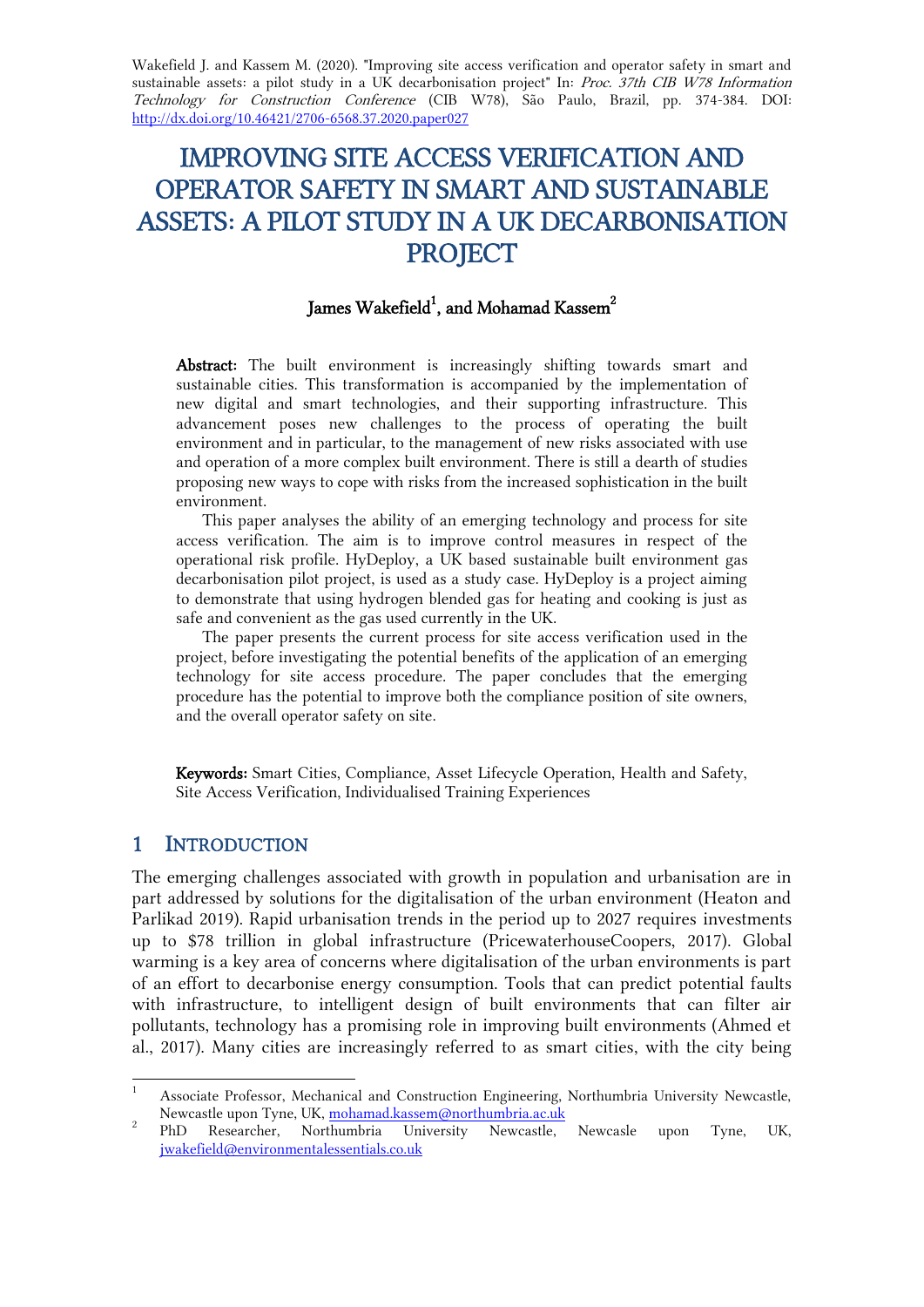"smart" meaning that "actors as multiple stakeholders (or societal initiatives guiding these actors) aim for sustainable solutions adopting digitalisation and other technological advancements" (Öberg, Graham and Hennelly 2017, P. 470).

Regardless of the drivers for the digitalisation of the urban environment - be they sociological, economical or ecological - hardware that supports increasingly digitised urban environments will be required to be safely and efficiently maintained according to the regulatory frameworks and the business models of the day. In such a context, this paper examines a specific use case about access verification and operator safety in a decarbonisation project using hydrogen blended gas for heating and cooking.

#### 2 LITERATURE REVIEW

Workforce health and safety (H&S) in the construction sector (that being the sector responsible for delivering the future built environment) is a global concern. The construction sector has one of the highest fatal injury rates in both the developed and the developing world (Kassem et al., 2017). Efforts to improve the H&S performance of the construction sector are plentiful and until recently studies have largely focused on H&S issues on the construction site. However, facilities management and in particular the operation and maintenance of the existing built environment has a much higher rate of injury and illness when compared to all other fields of employment (Wetzel and Thabet, 2018). Tools and workflow enabled by Building Information Modelling (BIM) have the potential to support the transfer of hazard mitigation and safety data to operatives involved in assets operation and maintenance (Wetzel and Thabet, 2018). Carbonari, Stravoravdis & Gausden (2018) assert that building information models can be exploited to support the delivery of more efficient facilities management services. Despite the recognised benefits of BIM in supporting workforce H&S, the current adoption of BIM in the operational phase of asset is minimal in comparison to the design and construction phases (Hilal, Maqsood & Abdekhodaee, 2019).

H&S training is key to improve the safety of workforce at all stages of an asset life cycle. There are many opportunities to exploit the potential of e-learning and associated digital learning technologies as a mechanism for delivery of hazard related information and training. Construction safety training delivered via an e-learning mode resulted in increased safety standards when compared to construction safety training delivered in the traditional space (Ho and Dzeng, 2010). The overall performance of computer-aided technologies to deliver construction site safety training is superior in several technical aspects compared to traditional tools, specifically, representing actual workplace situations, providing text-free inter-faces, and eliciting better user engagement (Gao, Gonzalez and Yiu, 2019). Other recognisable benefits of computer aided technologies specifically for construction include the ability of e-learning to support effective health and safety training delivery in a range of languages (Williams et al., 2010). According to Blocker (2005), e-Learning has the potential to address operational issues such as reducing costs, providing greater access to information and accountability for learning, and increasing employee competence and competitive agility. There is however much debate about factors affecting quality of e-learning outcomes. Ertmer & Newby (2013) assert that many instructional designers are operating with limited pedagogical knowledge and designers must understand the position of the practitioner in order to be able to accurately design effective materials.

Highly engaging types of safety training can have a positive impact on safety performance (Shamsudin, 2018). To be effective the training must include content that is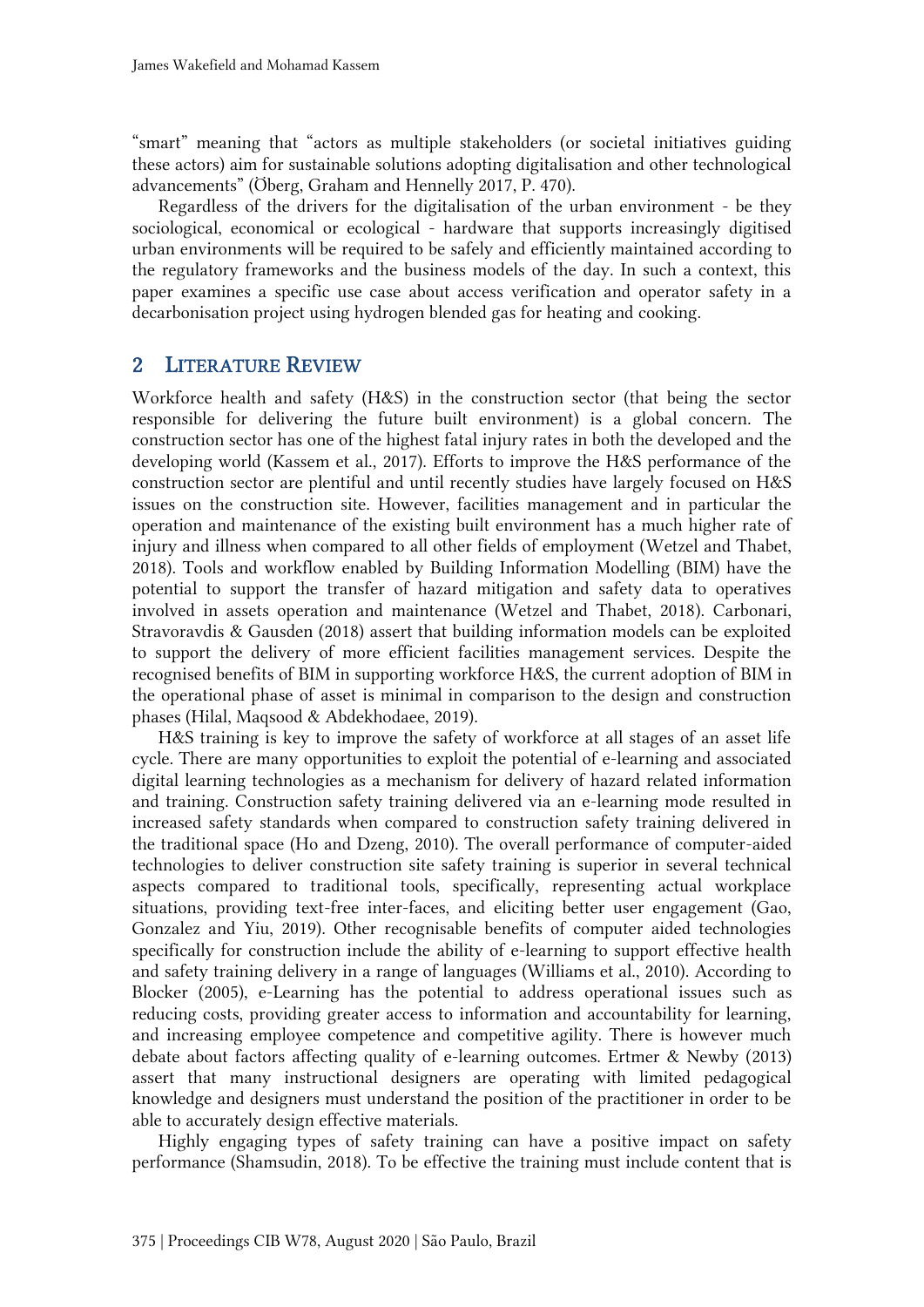relevant to the trainee lives (Aik and Tway, 2006). Such understanding also informs efforts to leverage technology to provide short relevant training content at a time when it is most relevant to the task in hand, so called micro credentials (or credentialing). Such a training approach offers the opportunity to disrupt the time-based education and training model and recognises the competence required for tasks that are directly related to employment (Harvey, 2018). One such example of the application of micro credential training in the facilities management domain in presented in this paper. In this application, specific competencies of contractor employees are leveraged as credentials for site access in the HyDeploy project at Keele University in the UK.

# 3 CASE STUDY

HyDeploy is a UK energy decarbonisation demonstrator project which is designed to demonstrate for the first time that a blend of hydrogen and natural gas can be distributed and utilised safely and efficiently in the UK distribution network without disruptive changes for consumers.

The 10 month project involves blending up to 20% hydrogen into the Keele University gas network, delivering low carbon heat to customers without requiring disruptive and expensive changes in their homes. In addition to demonstrating the feasibility of the specific technology the project enables key stakeholders including the UK Government, public safety experts, the energy industry and academia to develop and understand the science base, the regulatory position, the supply chain and customer perceptions of hydrogen as a decarbonising element of the energy system. These insights are key to understand the wider process of feasibility testing and subsequently the adoption of energy decarbonising projects of all types.

Under the UK Climate Change Act, the UK must reduce its carbon emissions to net zero by 2050. Over a third of UK carbon emissions are from heat, with little progress having been made in decarbonising this sector to date. Over 23 million UK households (83%) are connected to a gas supply and with gas being a flexible and convenient way to deliver heat, a key challenge is to reduce gas carbon content. Unlike natural gas, when hydrogen is burned it does not produce carbon dioxide. The hydrogen used for the project is produced by an onsite electrolyser (supplied by renewable electricity) which splits water into oxygen and hydrogen before blending the hydrogen into the Keele University gas network. This means that in general terms a blend including 15% hydrogen would have a 15% decarbonising effect.

Keele University was selected as the home for HyDeploy and a number of other smart energy research projects on account of the Keele University campus being representative of a small town; this is in terms of its population demographics, its land mass, and land usage. The campus incorporates 101 residential buildings, 8 multiresidential buildings, 17 extensive office blocks and laboratories and 7 recreational and service facilities. Keele University owns the utilities infrastructure (including the gas network) and as such is a licenced transporter and carrier of gas. Keele University campus then is an ideal provider of a "living laboratory" for smart energy projects such as this one.

UK Gas Safety (Management) Regulations (GS(M)R) govern gas transportation and supply in the UK. In order that a hydrogen blend gas can be transported across and within any part of the UK gas grid, a specific exemption to the GS(M)R is required, this can only be granted by the UK Health and Safety Executive (HSE). Exemptions are permissible only if the health and safety of persons likely to be affected will not be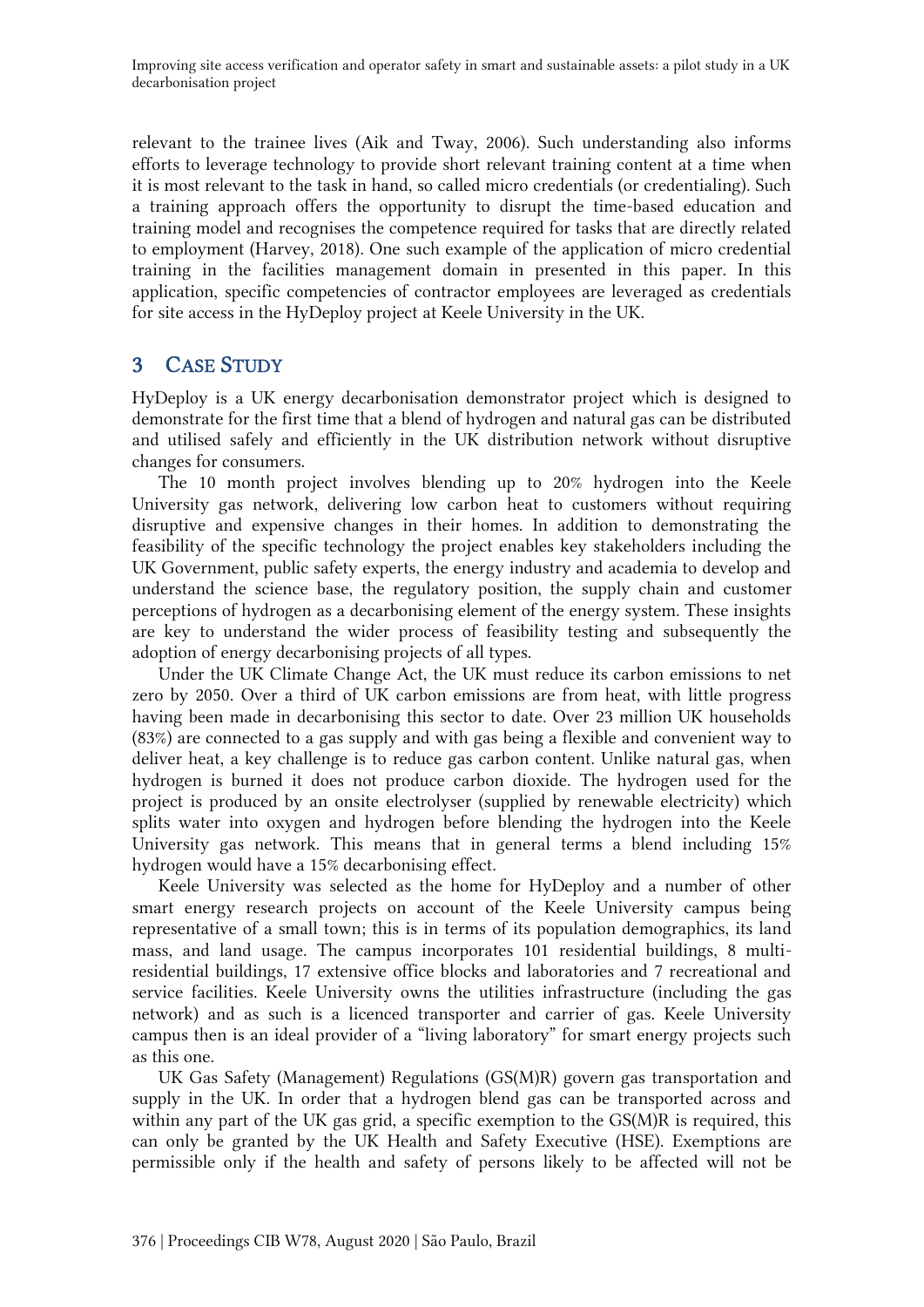prejudiced by the change process, with the change process on this case being the introduction of the hydrogen blend to the grid.

Permission for the pilot was granted by the UK HSE on the basis of extensive pre pilot project research and testing by the UK Health and Safety Laboratory (HSL) in partnership with Keele University and a number of commercial partners (including the UKs biggest gas distributor Cadent) which demonstrated that a 20% blend of hydrogen by volume is as safe as natural gas. The scope for the pre pilot project research and testing included (but not exclusively); network materials assessments, appliance and installations, [blended] gas characteristics and detection, and emergencies and maintenance procedures.

Due to innovative nature of this project and the likely H&S risks to be involved, a number of specific site access verification arrangements (SAV) were specified for personnel (owner employed and contractor) responsible for the operation and maintenance of the network for the entire duration of the project. These HyDeploy specific SAV arrangements were implemented as part of a two-tier approach with Tier 1 being the existing general SAV control arrangements for the estate (tier one), and tier two being the HyDeploy specific SAV arrangements. The scope for this paper covers both tiers of access but is principally concerned with tier two, SAV arrangements, specifically for gas network engineers of first line contractors responsible for attending gas emergencies and carrying out meter works.

#### 4 RESEARCH METHODS

A three stage qualitative content analysis approach was adopted to analyse data obtained from two research participants, identified via a purposeful sampling method. The participants represented the expert position on the estate owner side (Principal Mechanical Engineer for Keele University) and the contractor side (Future Networks Manager for Cadent Gas Ltd) respectively. Both participants have been extensively involved in the HyDeploy project since inception and as key members of the consortium stakeholder group have been instrumental in the development and implementation of the existing HyDeploy SAV control process.

It was identified that first hand insight would be required; this stage then was designed to ensure that the existing SAV arrangements reported by the researcher were an accurate representation of the SAV protocols which have been adopted for the project. Both participants took part in a semi structured interview process, Figure 1: Existing HyDeploy Cadent Operative Specific SAV Control Criteria was outputted as a result of this stage. Following an initial feedback opportunity both participants agreed that Figure 1 is an accurate representation of the SAV protocols which have been adopted for the contractor group.

Subsequent to formalising the Existing HyDeploy Cadent Operative Specific SAV Control Criteria flow, both participants completed an open-ended questionnaire which was designed to establish the degree of confidence on the part of the estates and the contractor representatives in the agreed Existing HyDeploy Cadent Operative Specific SAV Control Arrangement. The questionnaire also invited the research participants to identify and comment upon perceived opportunities to develop the SAV Control Arrangements for the contractor group. This component is undertaken with the benefit of two months prior live operation of the HyDeploy project and associated systems and procedures.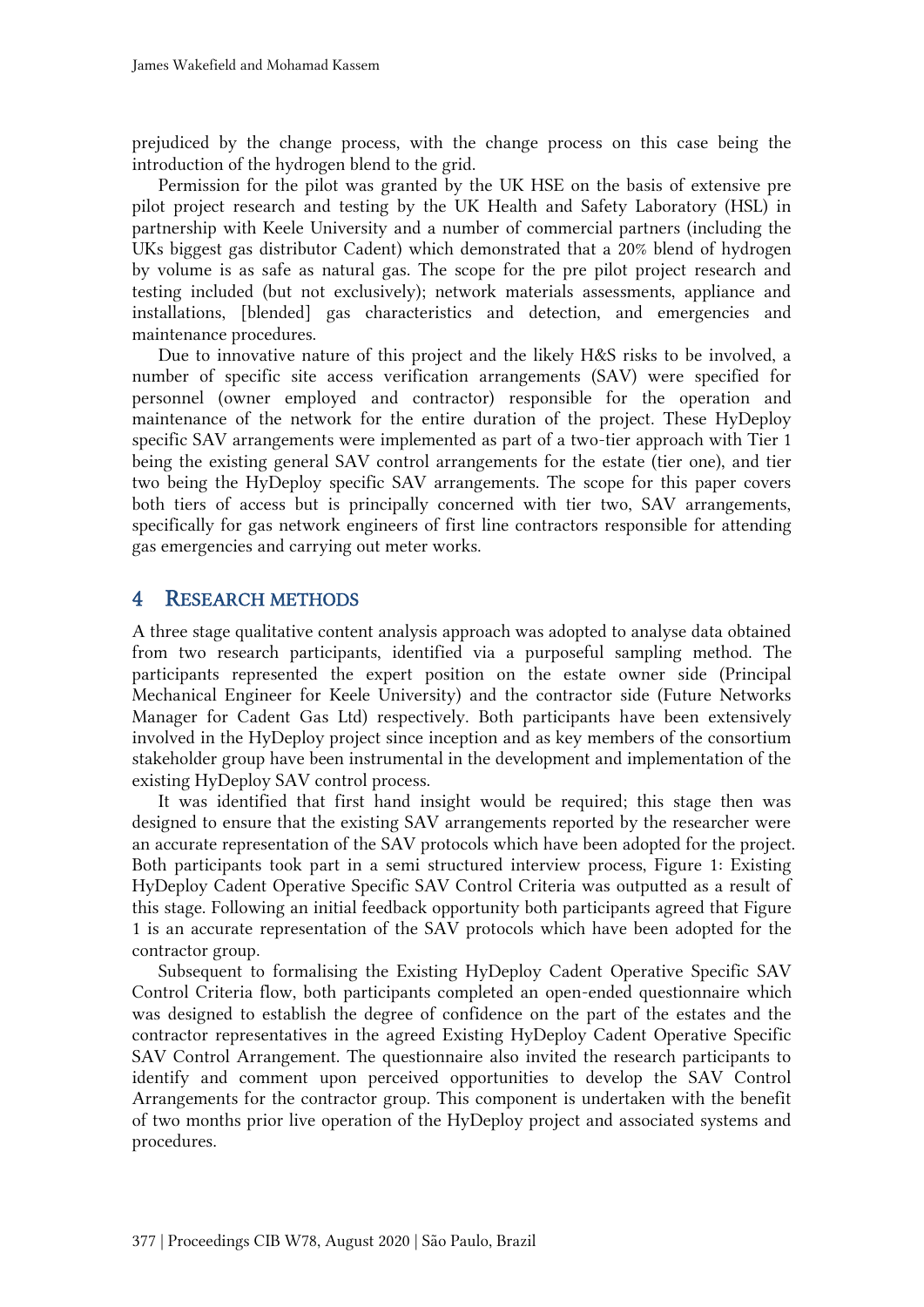Prior to completion of stage three open-ended questionnaire, the researcher shared Figure 2: Proposed Site Access Verification (SAV) Control Criteria Flow with both research participants. Figure 2 along with supporting information demonstrates a representative workflow that can be enabled with the application of new technology that can improve the H&S of operatives and the H&S compliance of the main contractor. Supporting information assisted the research participants in assessing and commenting upon that which is being presented. The general principle underpinning the proposed technology is the ability to provide operatives web-enabled access to information that is pertinent to the job being undertaken at any given time. This process can be linked to a range of required outcomes, such as the cultural proposition (public messaging), the efficiency position (how to do this job most efficiently), but the main focus of this study in on Health and Safety Compliance (risk mitigation).

## 5 RESEARCH FINDINGS

As the network maintenance supplier to the Keele University HyDeploy gas network Cadent are contractually obliged to ensure that a team of compliant service engineers is available 24 hours per day, 7 days per week, 365 days per year to attend to gas emergencies and meter works on the estate. Cadent determined an operational requirement that a team of 100 engineers would therefore need to be trained to meet HyDeploy Cadent Operative Specific SAV Control Criteria (tier two) in order to ensure compliance for access. The compliant status of the operative is then recorded back to the Cadent job scheduling system to ensure that only compliant operatives are available to be scheduled for works at the Keele University site. This represents a change in operational process for Cadent in that operative allocation to a job is ordinarily governed by job role qualification and the regional allocation of the operator. It is now the case that job allocation will controlled by the additional HyDeploy Cadent Operative Specific SAV Control Criteria in addition to Existing General Estate SAV Control Criteria.

#### 5.1 Understanding existing (pre HyDeploy) operative general estate SAV control criteria

The Keele Estate is an open access site, this means that SAV comes with additional challenges over those expected to be encountered on a closed (gated) site such as defence facility or office block.

The general (existing) SAV Control Criteria are based upon an approved contractor scheme, meaning that baseline health and safety training checks as well as, finance, insurances and other checks are made. The basic credentials required to be met by an operative (employed or contracted) in order to gain access to the site are largely undertaken at an operational level by the contractor, with much of the processing ordinarily handled by the appropriate qualified person on behalf of the contractor (usually not the operative). These credentials are classified as Stage One existing Keele Estate General Site Access Verification Control Criteria and the data pertaining to the completion of such are attributes of the contractor organisation (or the department in the case of an estate employee). In order to meet the SAV control criteria for stage one the contractor operative presenting for work will satisfy the following criteria:

- Employed by an approved Keele contractor,
- Approved Risk Assessments and Method Statements (RAMS) assigned to the job,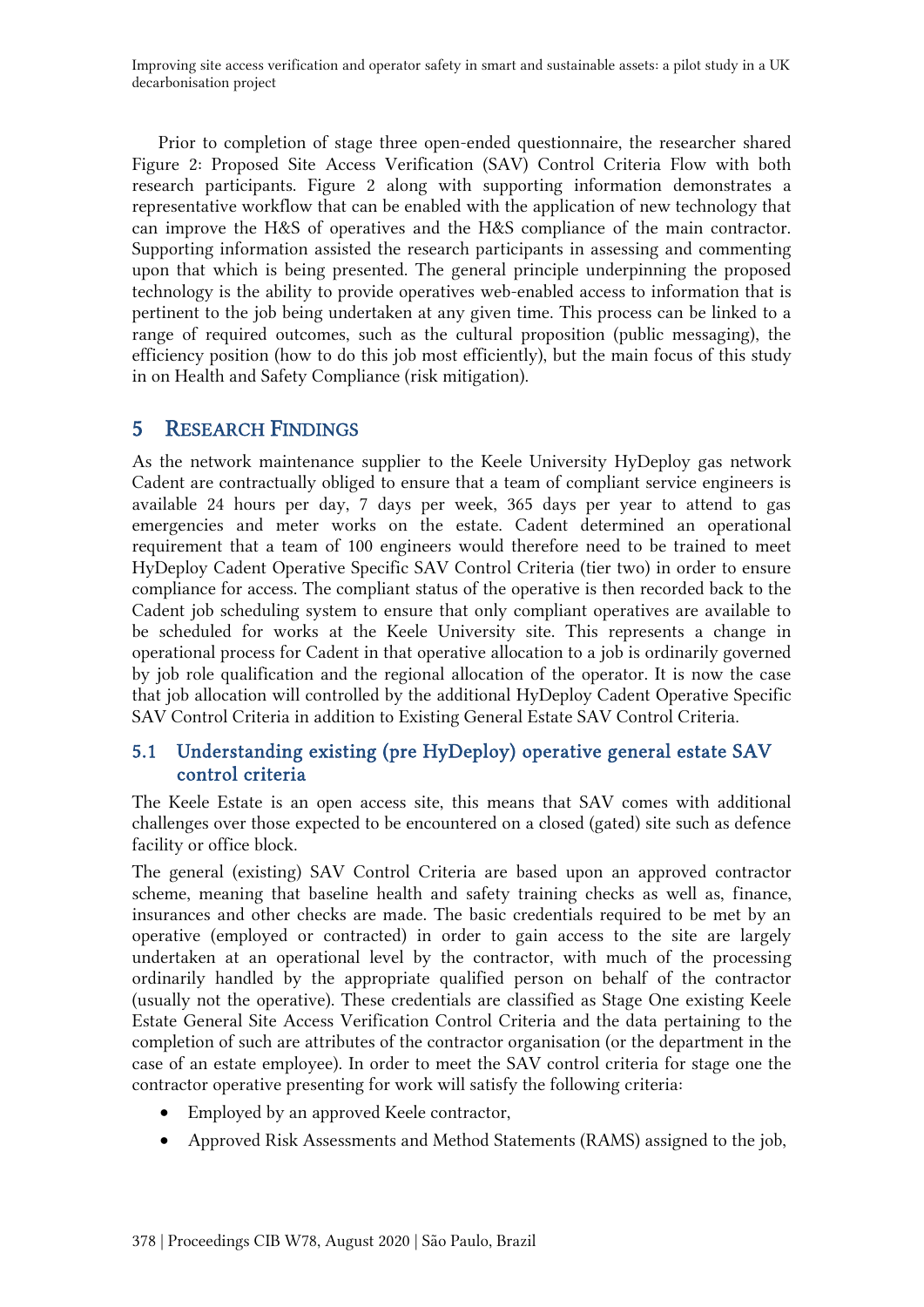- Approved work place safety plan will have been completed, and
- Approved applications for any and all required permits to work.

Assuming the stage one Existing General Estate SAV Control contractor (or estate employee) attributable criteria are verified as having been met, the operative is now ready to present for site access approval (stage two) at the university estates reception. It is exclusively the responsibility of the operative as an employee of a verified contractor (or employee of the estate), to have completed the Keele Estates Induction and Knowledge Check pertaining to general estate access prior to being granted access to the site. Data pertaining to the completion of this induction then is an attribute of the operative. The Keele Estates Induction is presented in the form of a training video with audio, followed by a written knowledge check. The Estates Induction is undertaken in the Keele estates building prior to first estate access and is valid for a period of 12 months post completion. Upon expiry of the Estates Induction and prior to being granted further estate access, the operative will be required to refresh the training. Completion records and expiry data are stored by the Keele Estates operations team.

Further to Existing General Estate SAV Control Arrangements there are occasions where site within site (sub sites) do exist, this is most commonly the case when a capital construction project is being undertaken, such as the construction and installation of the on-site electrolyser supplying hydrogen to the gas network for the duration of the HyDeploy project. Where sub sites do exist the principle contractor will take responsibility for the activities (including SAV arrangements) up until the point when the project is handed over to Keele University (i.e when the capital phase on the sub site is completed). Before satisfying SAV Control Arrangements for a sub site, the operative would first need to satisfy Existing General Estate SAV Control Criteria.

#### 5.2 Understanding first line contractor gas network engineers SAV control arrangements specifically for Keele HyDeploy

The project consortium recognises the vital importance of public safety. Due to the complex nature of the project meant it was necessary for the consortium lead to seek regulatory exemptions from the UK HSE in the planning stage. Following a six-month review and consultation period in collaboration with all consortium partners including the UK HSL, regulatory exemption was granted by the UK HSE.

As part of the pre project safety review by the HSL, over 200 emergency and scheduled maintenance procedures were assessed, the findings of which resulted in the development of supplementary guidance for first line engineers attending to gas emergencies and meter works at the Keele University estate.

The supplementary guidance produced to support the implementation of the regulatory exemption means that operatives are required to conduct tasks in a way which differs from their regular (regulatory based) job training (known as EM72). As such Cadent and Keele University have worked together to develop training materials which are designed to equip operatives with the necessary supplementary information. This information enables those having completed the course to discharge duties safely in the HyDeploy environment (Keele University). The supplementary information has been compiled into a document called 'EM72Hhdrogen' (EM72H) which forms the basis for a one day training course, with completion of this course being a requirement for all operatives being made available [via the cadent job scheduling system] to attend gas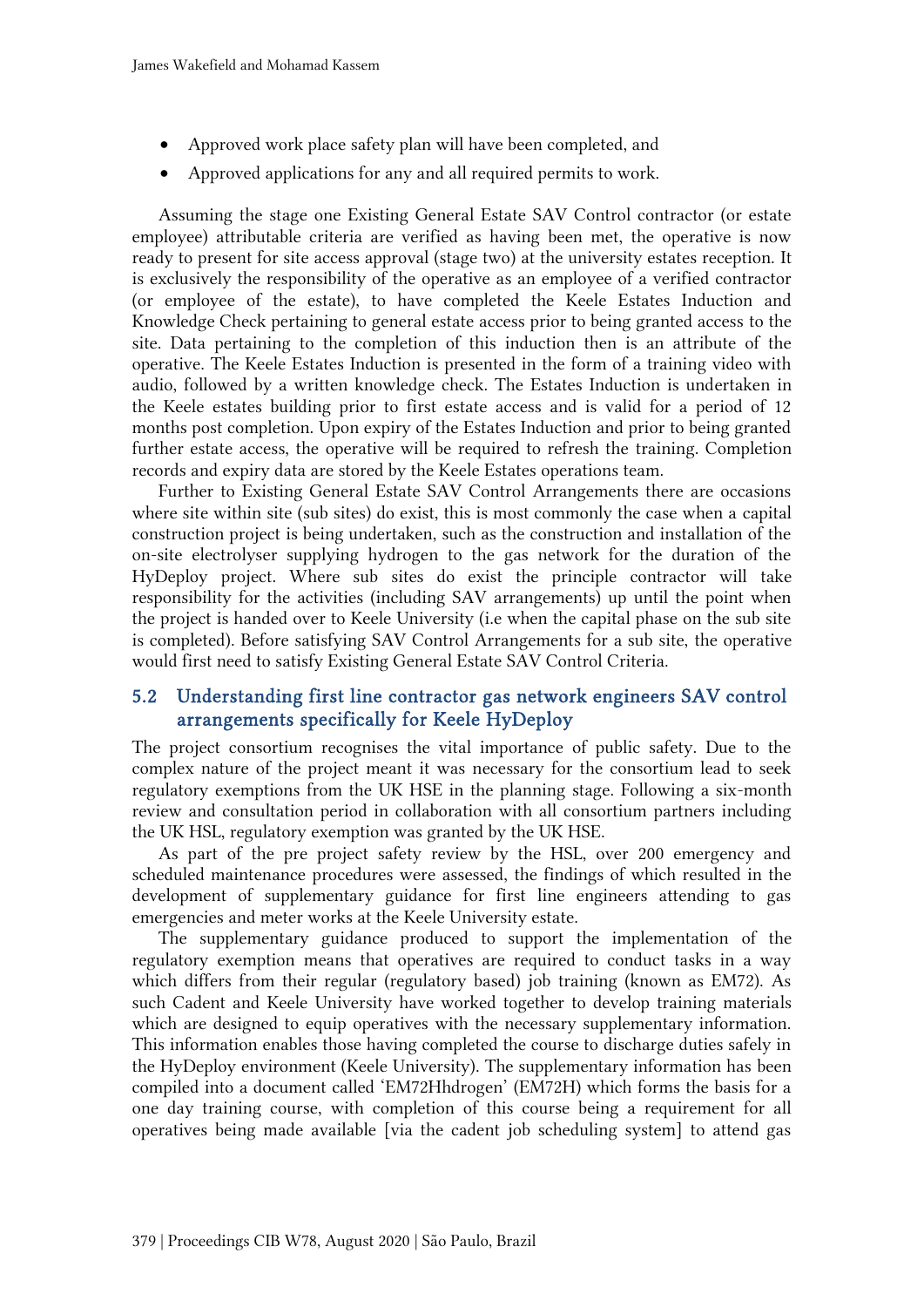emergencies and meter works. The one day training course certificate (also know as a ticket) is valid for 12 months post completion.

For the purposes of the SAV control process, the HyDeploy project is technically classified as a sub site of the estate, with the subsite being accessible only to Cadent employees who have met the HyDeploy Cadent Operative Specific SAV Control Criteria in addition to the General Estate SAV Control Criteria.



Fig. 1. Existing HyDeploy Cadent operative specific SAV control criteria

# 6 RESULTS ANALYSIS

Having reviewed and agreed the Existing HyDeploy Cadent Operative Specific SAV Control Criteria both research participants completed the initial questionnaire. The open ended nature of the questionnaires required a qualitative content approach to analyse the results. A number of key themes were able to be identified from the analysis of the results.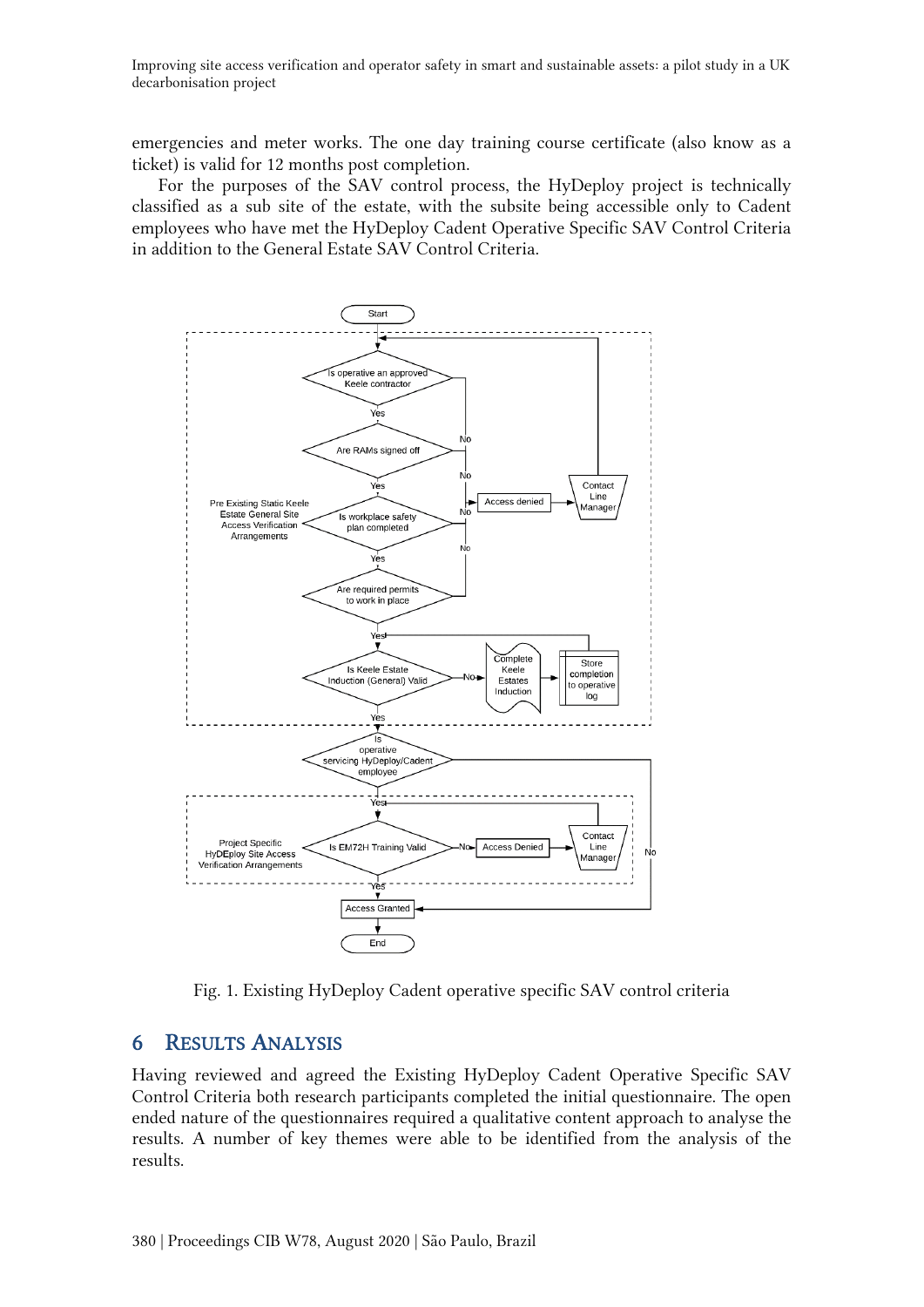Change management was identified as the key theme with emerging smart technologies roll outs such as HyDeploy. Both participants reported that change management in respect of safety procedures (and associated health and safety training) requires very careful planning to ensure that compliance with the regulatory exemptions is maintained, and critically that the specifics of the exemption are understood by all operatives.

Both participants identified that the existing methods of SAV control do ensure that only trained operatives are authorised to attend site when emergencies are reported. Equally though both acknowledged that there are opportunities to further leverage technology to improve the solution. Most notably both participants identified operational challenges (specifically cost) regarding refresher training (post ticket expiry) as being key concern with one participant commenting, "renewal of authorisation cards and any ongoing changes that require an update or change of procedure within EM72H need to be disseminated and verified and at the moment the only process to complete this is by [face to face] training sessions/toolbox talks and Keele site visits. An alternative cost effective solution to change management and authorisation would be beneficial." Indeed "Due to the widespread layout of gas operatives it would be unpractical and expensive to get all the operatives to site." The compliance threshold for change management such as that required for this project requires very specific SAV control arrangements to be put in place, evidently there are cost implications arising from the operational challenges pertaining to the implementation of such control arrangements.

The second stage of the research was designed to determine research participant apparent acceptance of a solution to improve the current SAV arrangements (Figure 2). The solution being researched presents both the Estate owner/operator (Keele Uniersity) and the Contractor company (Cadent) the opportunity to improve the quality, accessibility and availability relevant information in a way which supports the communication of information which is of specific relevance to the project.

The SAV process can be developed to include new additional micro credentials which are able to cover a variety of topics. One such example of an additional credential can be seen in the form of 'procedural amendment content'. In the case of a procedural amendment, under the existing arrangements an email would typically be sent out to the operative group, with all amendments being highlighted. The proposed arrangements supported by the solution being researched would enable content to be pushed to the user group (in this case all 100 operatives), providing the operative with a notification to the effect that new content is now required to be completed prior to the next operative visit to Keel University.

Note scheduling of content completion can be set according to the specific objectives of the content roll out, example immediate completion required. Prior to arrival at site the operative would access the content typically presented in the form of a short video, with completion recorded back to the system to support the SAV verification process and to support administration and auditing processes on both the estate owner/operator and client contractor side. Additional content can be pushed out by the solution, with short assessments set as content completion criteria where deemed relevant.

Figure 2 (Proposed Site Access Verification (SAV) Control Criteria Flow is representative of the content types which can be pushed out and the objectives which are able to be met by completion of such content. Additional content types covered by the solution include, reactive safety content which may have been generated according to the outcome of an accident investigation or near miss. The flow diagram was shared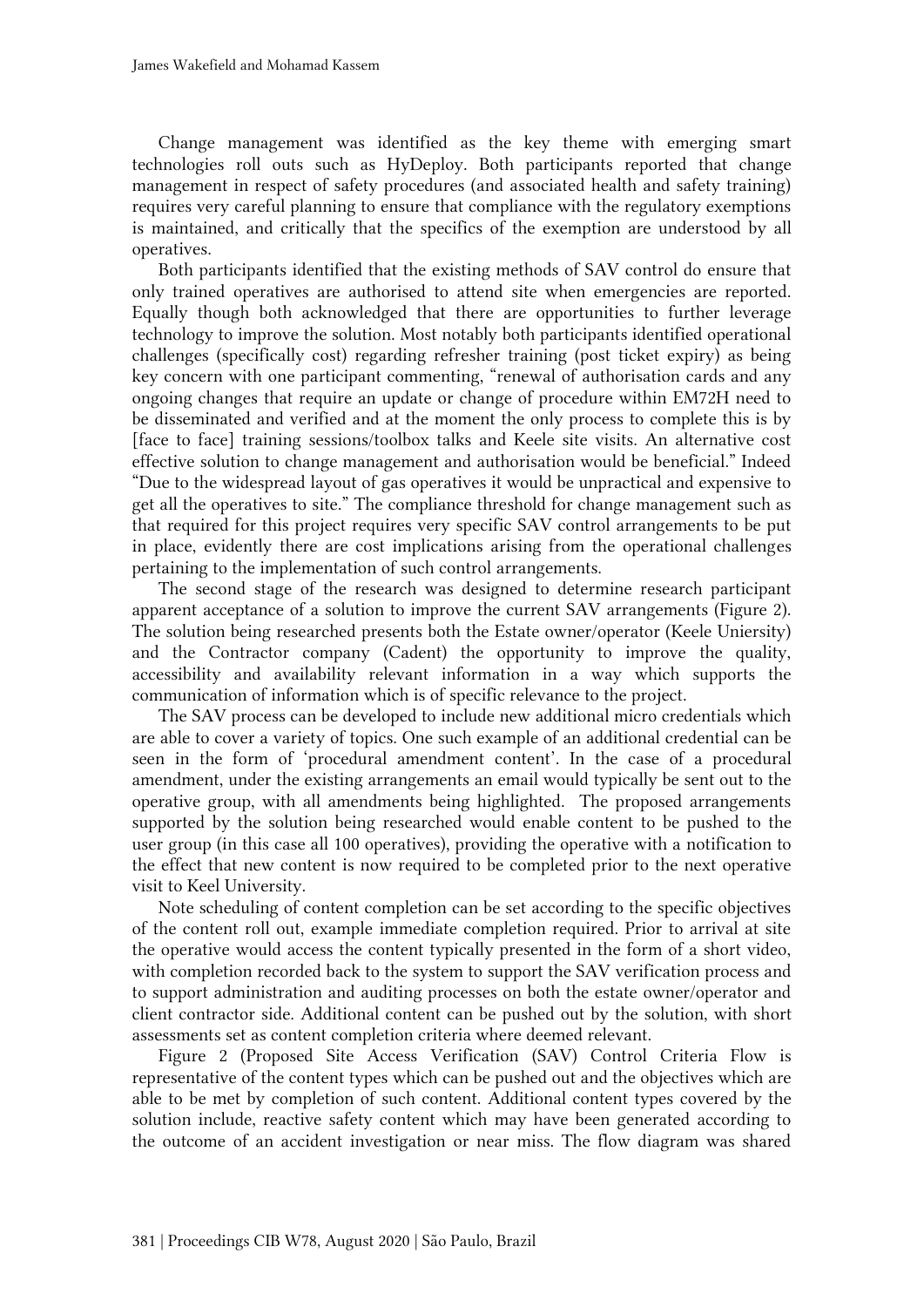with the research participants for review prior to the sharing and subsequent completion of the final stage questionnaire.



Fig. 2. Proposed Site Access Verification (SAV) Control Criteria Flow

Both participants agreed that the proposed solution would improve the level of confidence in the compliance position regarding HyDeploy SAV arrangements, with one research participant noting that the proposed arrangements would "enable a management team to have confidence that knowledge is transferred in a timely manner" and that data made available via knowledge check reporting would enable management teams to "determine the effectiveness of the training medium". A key theme emerging from the analysis of data from this stage was the perceived ability of the proposed solution to efficiently support the communication of minor alterations to existing procedures which is especially useful in pathfinder projects such as this one where "[site] specific hazards" exist.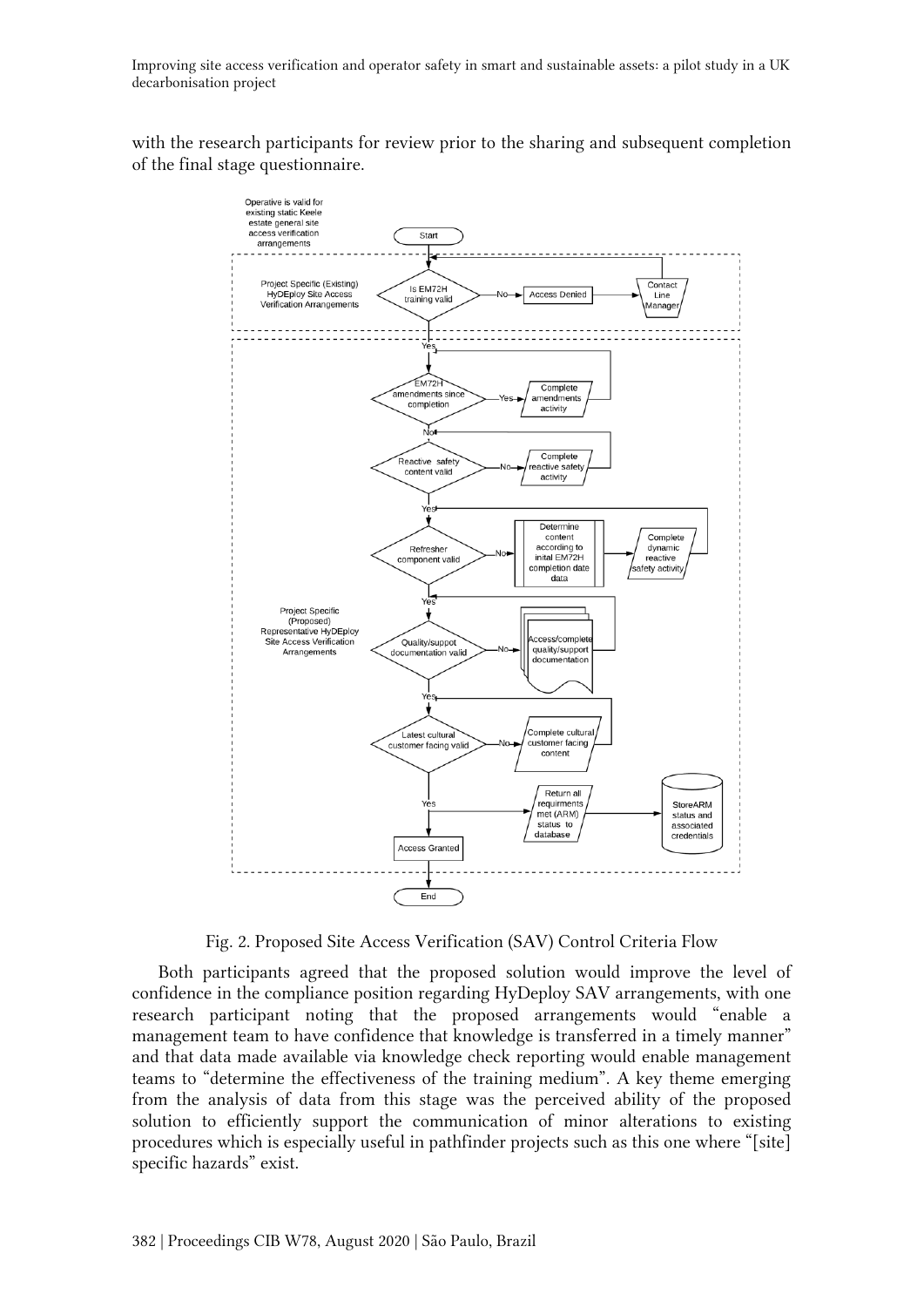When asked about potential challenges that may affect the implementation of such a solution, staff engagement and the need to ensure staff do not experience a feeling of "alienation" from the face to face training process was highlighted as a concern. Additional concerns raised related to, adequate process documentation and maintenance, the provision of available hardware, and the fact that e-learning can be a "frustrating" experience.

Regarding potential additional benefits of the proposed solution one research participant identified the opportunity to create communities around projects where specific risks exist, thereby leveraging the technology to ensure that opportunities which exist in classroom situations to "promote open conversations" are not missed and continue to inform training outcomes and development.

## 7 CONCLUSIONS

The HyDeploy project is demonstrative of the type of risk scenarios which may reasonably be expected to exist as the range of smart technologies solutions grows as part of a global response to the challenges associated with a growing population, increasing urbanisation and global warming. To address the increasing risk profile associated with this transition, specific responses are required to ensure that operatives are familiar with the change process and are protected from the increased risk profile.

This research demonstrated the specific SAV arrangements developed in collaboration with the UK HSL and implemented at the Keele University site. The research found that while the existing arrangements were required to be implemented to account for regulatory exemptions and ensure that associated changes to existing procedures and protocols relating to the presence of hydrogen (blended with natural gas) are communicated to a contractor group of 100 persons. The arrangements ensure that only trained authorised engineers attend the estate when emergencies are reported.

Expert input found that the current arrangements face change management challenges and are not cost effective especially in situations where amendments to completed training are needed. The research proposed a technology-enabled SAV solution as a way for improving the training outcomes for operatives and strengthening the confidence in the compliance position of contractors. Experts perceived the solution as having clear potential to improve the perceived compliance position of both the estate owner and the contract provider, asserting that operatives would be more well informed of change process relating to project specific risks under the proposed arrangements.

### 8 REFERENCES

- Ahmed, F., Ahmed, N., Heitmueller, A., Gray, M., Atun, R. (2017). Smart cities: Health and safety for all. The Lancet Public Health 2, 9.
- Aik, C.T. and Tway, D.C. (2006) Elements and principles of training as a performance improvement solution. Performance Improvement, 45(3), 28–32.
- Blocker, M. J. (2005) E-learning: an organizational necessity, White Paper. Available at: 5www. rxfrohumanperformance.com4 (accessed 31 January 2006).
- Carbonari, G., Stravoravdis, S., Gausden, C. (2018). Improving FM task efficiency through BIM: A proposal for BIM implementation. Journal of Corporate Real Estate, 20(1), 4-15.